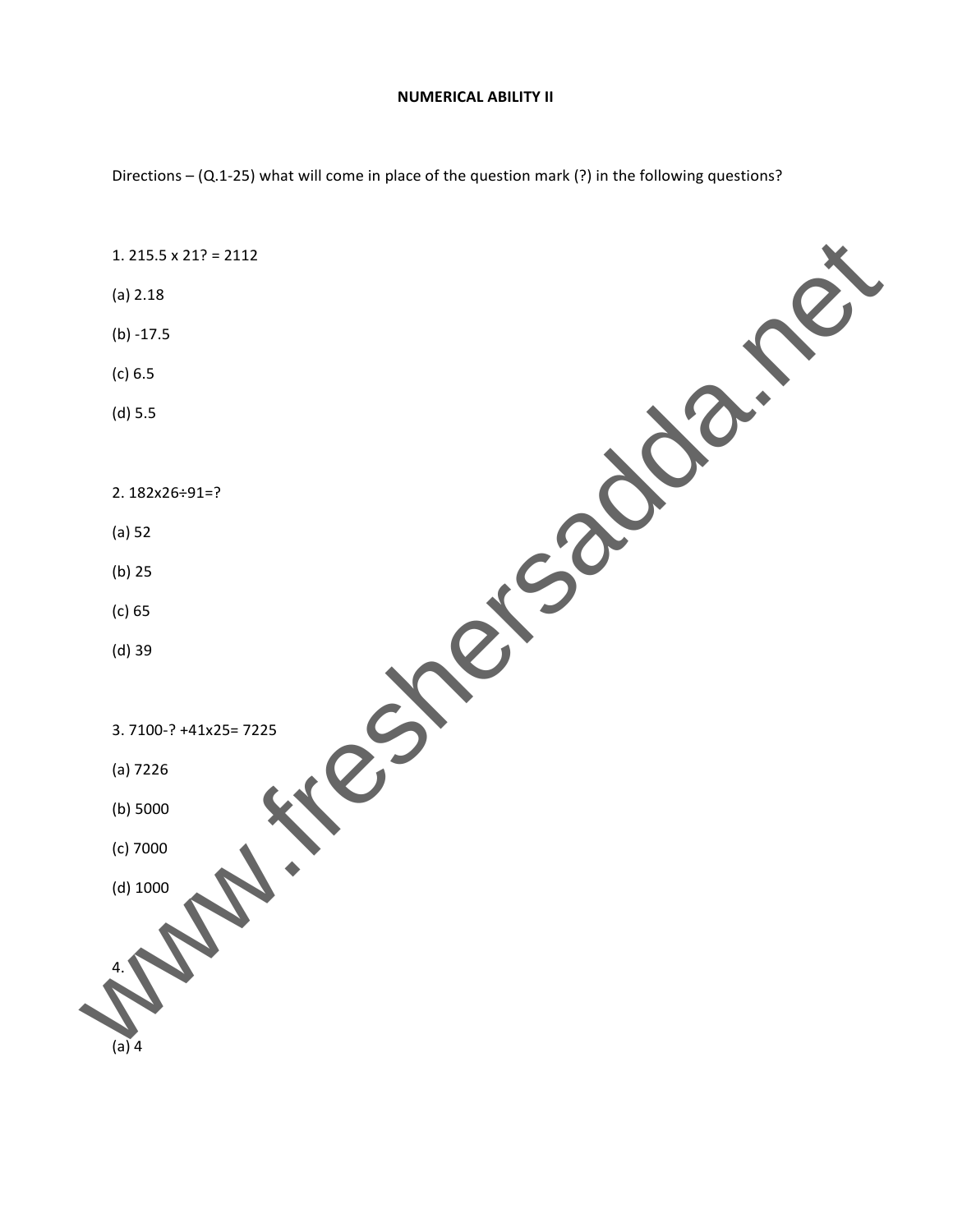(b) 1

(c) 2

(d) 3

(e) None of these

5. 10.0001+9.9999‐8.9995 =?

(a) 10.9995

(b) 9.0005

(c) 11.0001

(d) 11.0001

(e) None of these

6.

of

of  $256 = ?$ 

(a) 16

(b) 32

(c) 64

(d) 48

(e) None of these

7. 147

(a) 7

(b) 15

(e) None of these<br>
(e) None of these<br>
(e) None of these<br>
(e) None of these<br>
(e) None of these<br>
(e) None of these<br>
(e) None of these<br>
(e) None of these<br>
(e) None of these<br>
(e) None of these<br>  $\sum_{i=1}^{n}$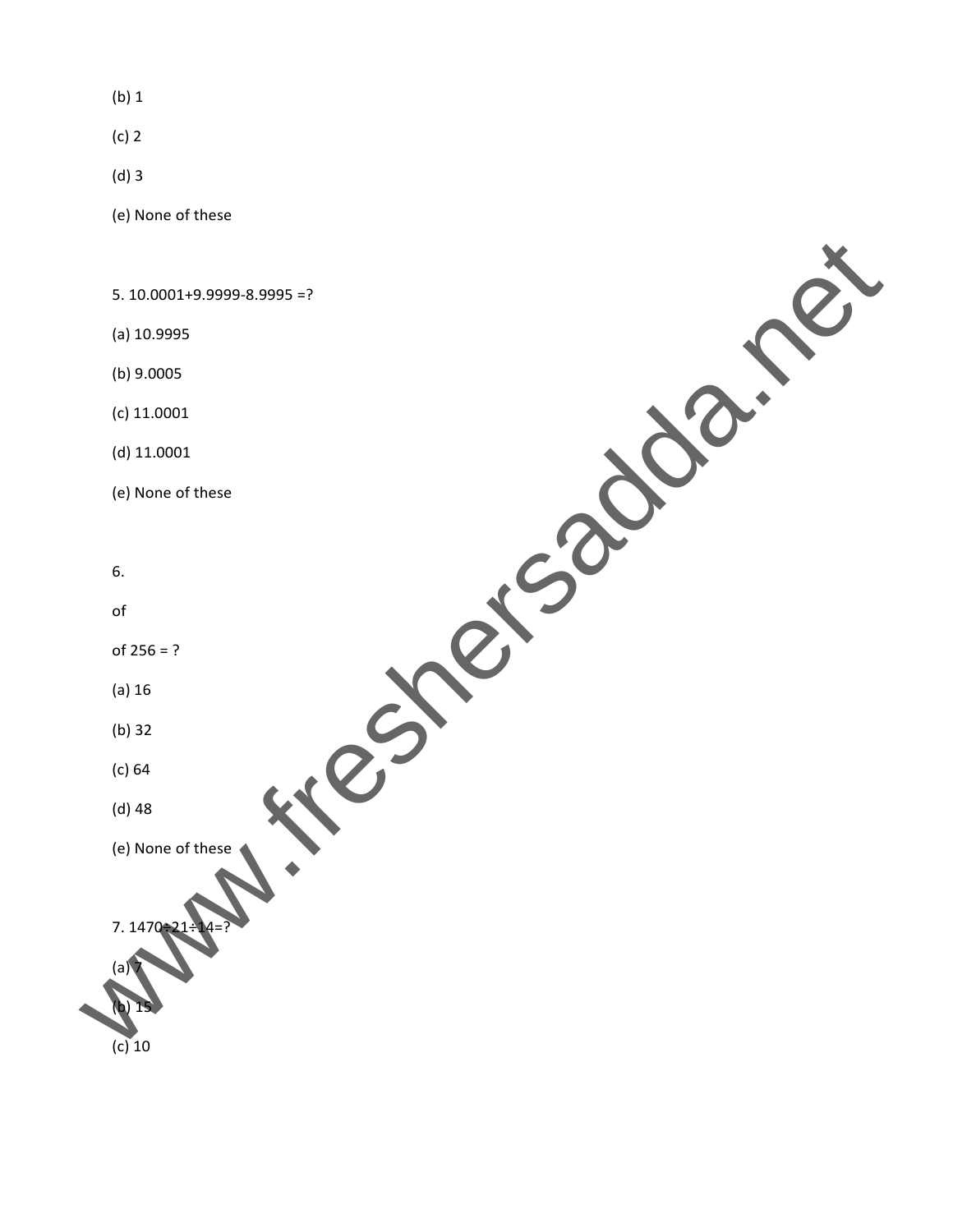## (d) 14

(e) None of these

8. 152

(a) 19

(b) 7

(c) 18

(d) 8

(e) None of these (a) HD (d) HD (a) HD (a) HD (a) HD (a) HD (a) HD (a) HD (a) HD (a) HD (a) HD (a) HD (a) HD (a) HD (a) HD (a) HD (a) HD (a) HD (a) HD (a) HD (a) HD (a) HD (a) HD (a) HD (a) HD (a) HD (a) HD (a) HD (a) HD (a) HD (a) HD (a) H

9. 64

(a) 81

(b) 49

(c) 64

(d) 16

(e) None of these

10. 801.75‐93.25

(a) 5668

 $(b)$  56.

(c) 566.8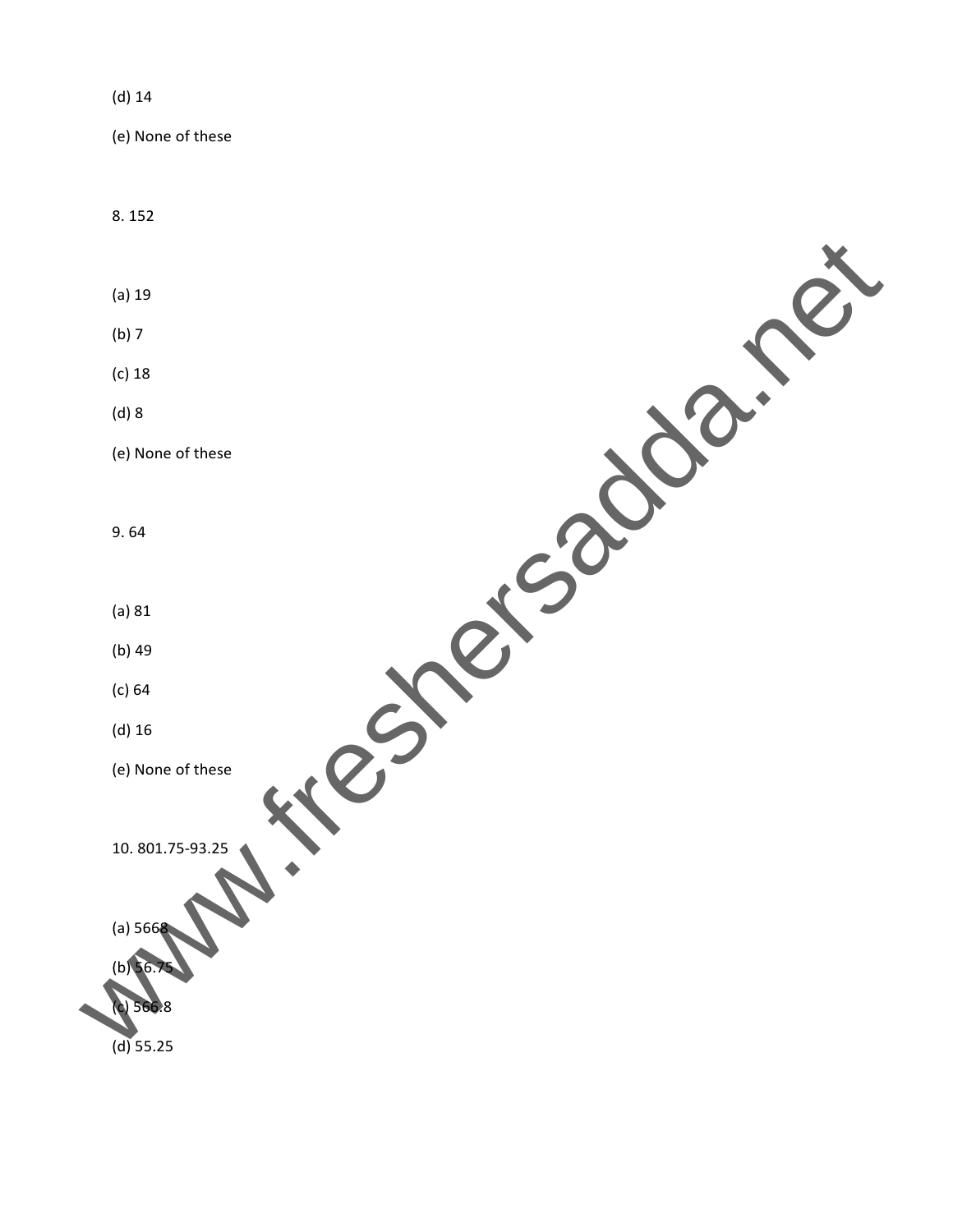11. 350% of ? = 700

(a) 2

(b) 100

(c) 350

(d) 200

(e) None of these **ONDIN FRESHERSADA.** 

12.

(a) 240.5124

(b) 243.5025

(c) 243.5125

(d) 240.5025

(e) None of these

13.

(a) 13

(b) 13

 $(c)$  12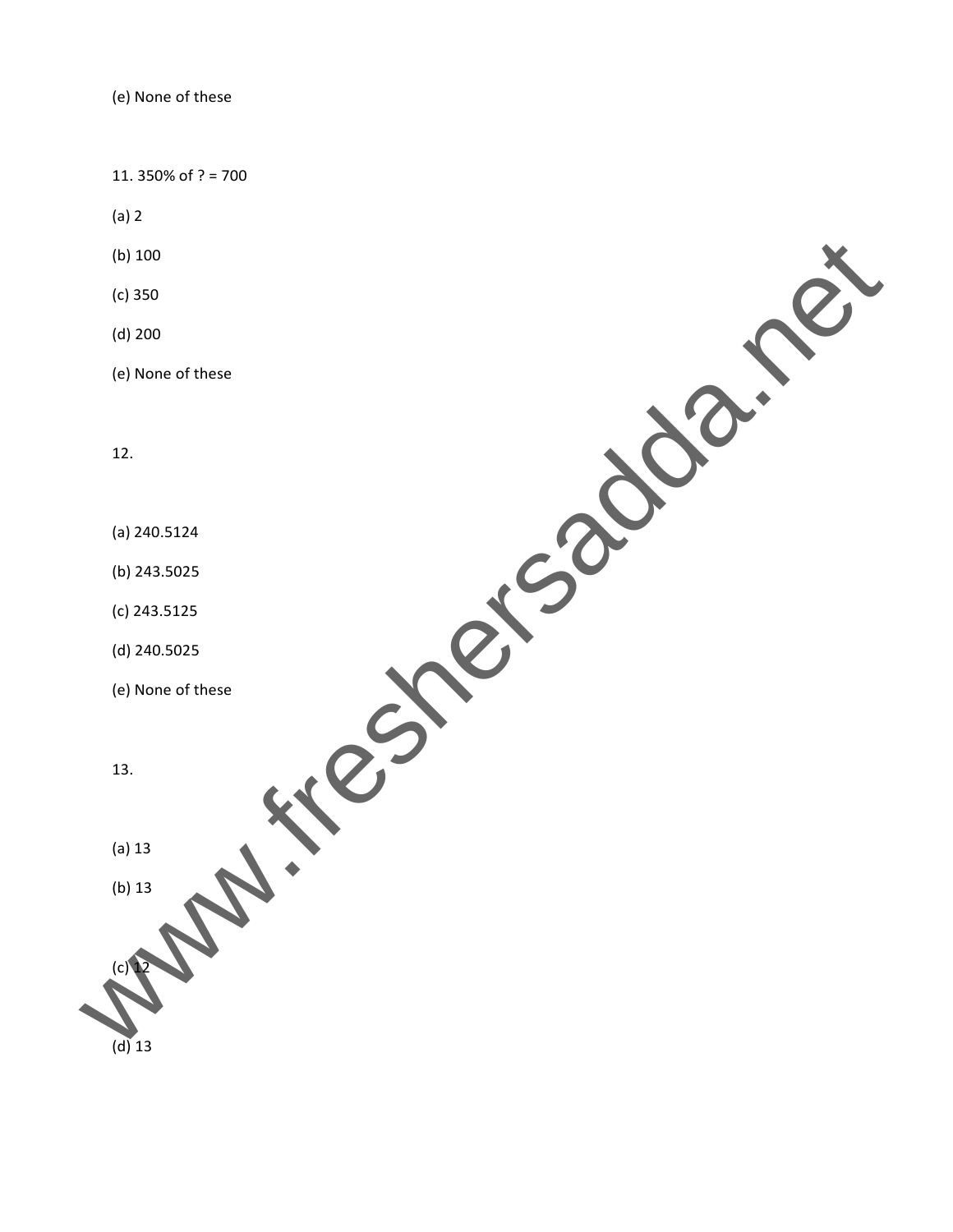14. 83293‐7946‐150 = ?

- (a) 3683
- (b) 73847
- (c) 75197
- (d) 75097
- (e) None of these

15. 10% of 25% of 800 = ?

(e) weresadda.net

- (a) 20
- (b) 2
- (c) 40
- (d) 4
- (e) None of these
- 16.

(a)

(b)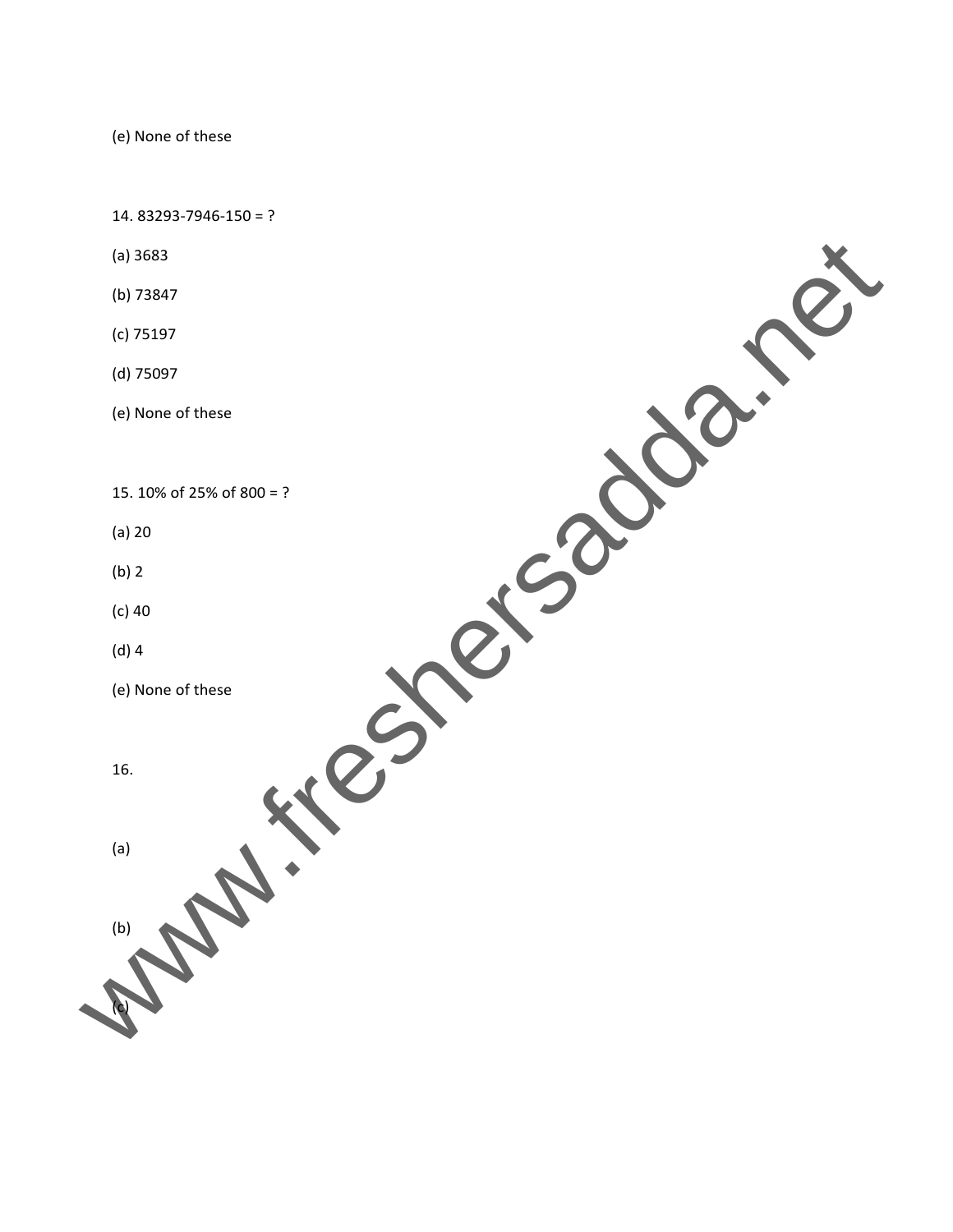(d) 1

(e) None of these

17. 57.75  $\div$ 7 = ?% of 20 (a) 35.25 (b) 40.25 (c) 42.25 (d) 41.25 (e) None of these 18. (a) 568 (b) 676 (c) 576 (d) 560 (e) None of these 19. 19.30 x 1.7 +13 (a) 46.72 (b) 46.27  $(c)$  292.58  $(d)$  46.7 Mone of these<br>
We of these<br>
None of these<br>
None of these<br>
None of these<br>
Academase<br>
Mone of these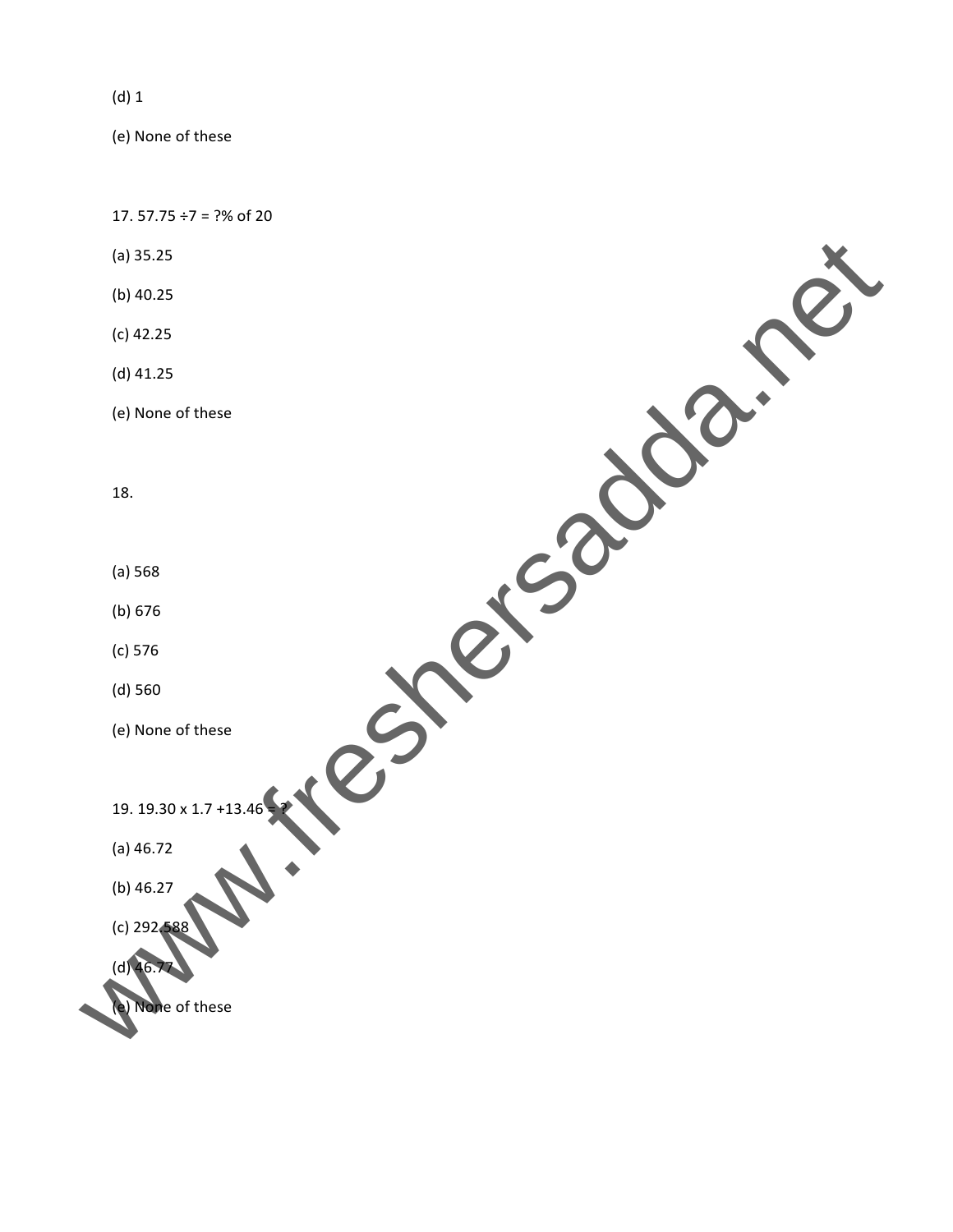## 20. 5625 ÷ 75 +

- $= ?$
- (a) 441
- (b) 400
- (c) 361
- (d) 484
- (e) None of these

21. 25% of 980 + ?% of 355 = 529

- (a) 80
- (b) 65
- (c) 70
- (d) 75
- (e) None of these
- 22.
- (a) 81
- (b) 54
- (c) 108
- 
- (d) 162
- (e) None
- EXAMPLE POSSES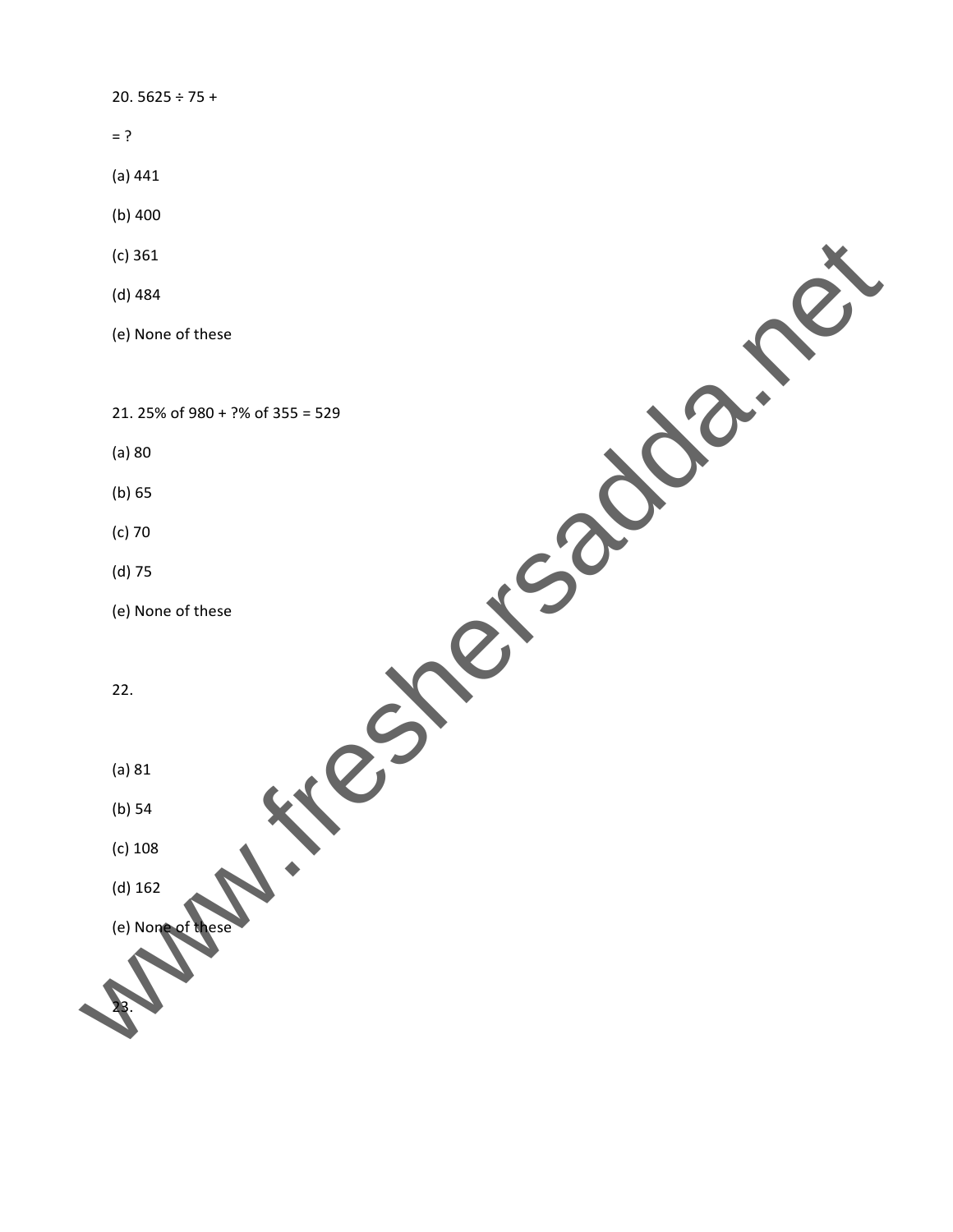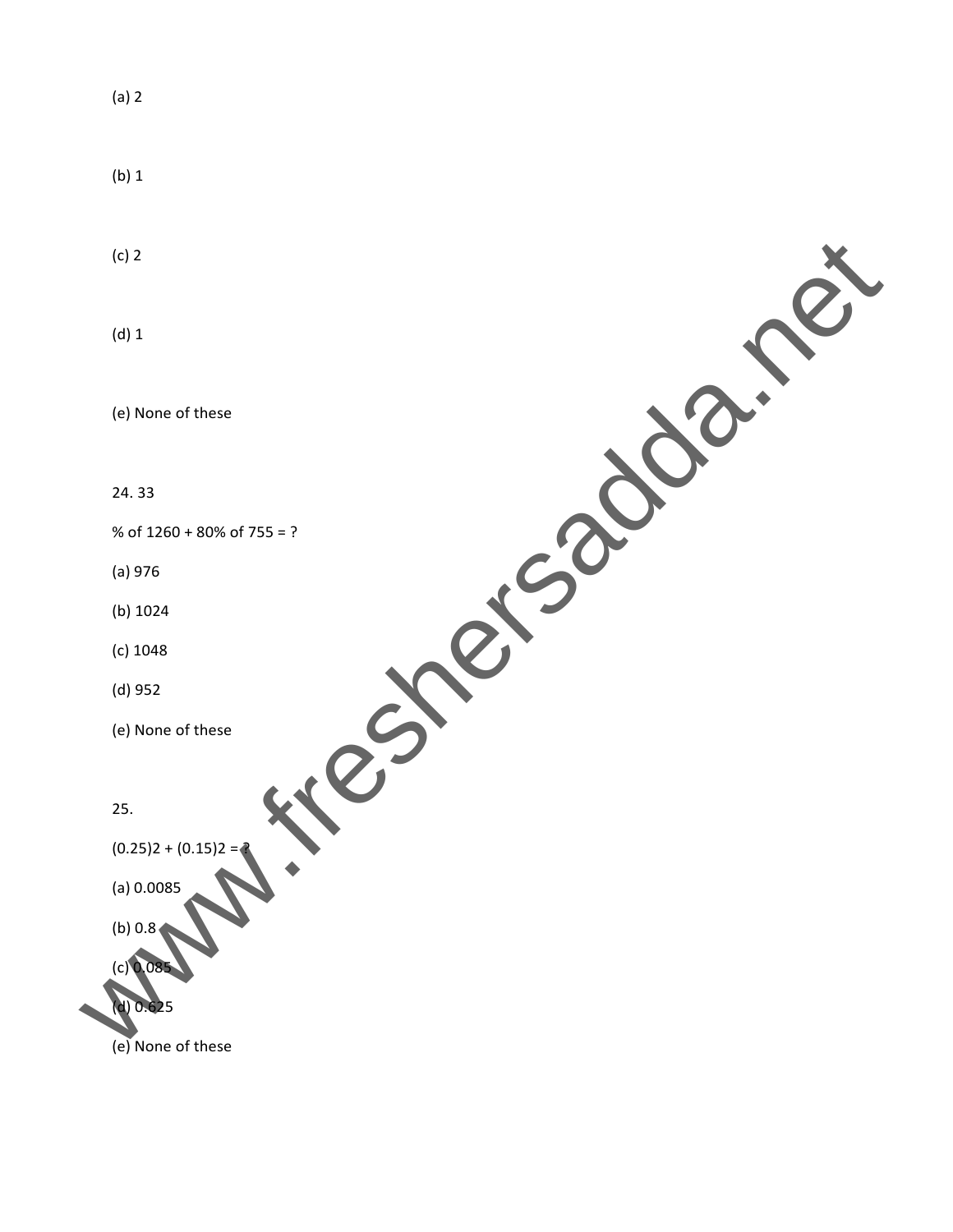26. The amount of simple interest accrued on a principal amount of Rs. 25,000 in 7 years is Rs. 21,000. What is the rate of interest p.c.p.a.?

- (a) 15
- (b) 10
- (c) 18
- (d) 20
- (e) None of these

27. Inlet '1' and '2' together can fill a tank in 18 hours. Inlet '2' can fill the tank on its own in 24 hours. In how many hours can inlet '1' alone fill the tank?

- (a) 48 hrs.
- (b) 72 hrs.
- (c) 60 hrs.
- (d) 84 hrs.
- (e) None of these

28. What will come in place of the question mark (?) in the following number series?

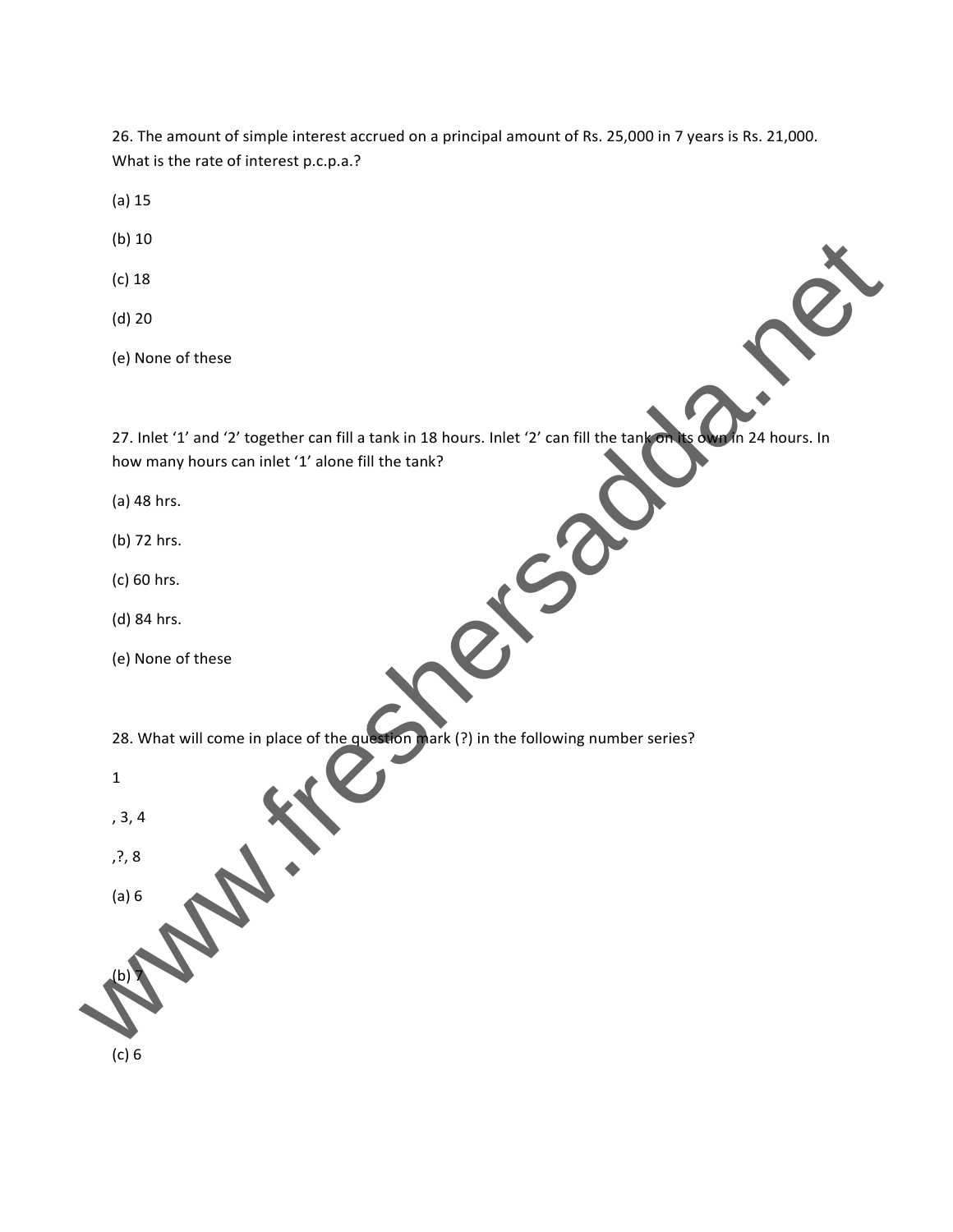29. If the length of a rectangular field is 48 meters more than its breadth and the perimeter of the field is 800 meters, what is the area of the field in square meters? 25. If the length of a rectangular field is 48 meters more than its breadth and the perimeter of the field in square meters?<br>
(b) 303424<br>
(c) 40000<br>
(c) 31376<br>
(d) 50000 field in square meters?<br>
(c) 40000<br>
(c) 31376<br>
(d) 5

- (a) 39424
- (b) 40000
- (c) 31376
- (d) Cannot be determined
- (e) None of these
- 30. If the numerator and denominator of a fraction are increased by 33

% and 66

% respectively, the fraction becomes

, what was the original fraction?

(a)

(b)

(c)

(d)

(e) None of these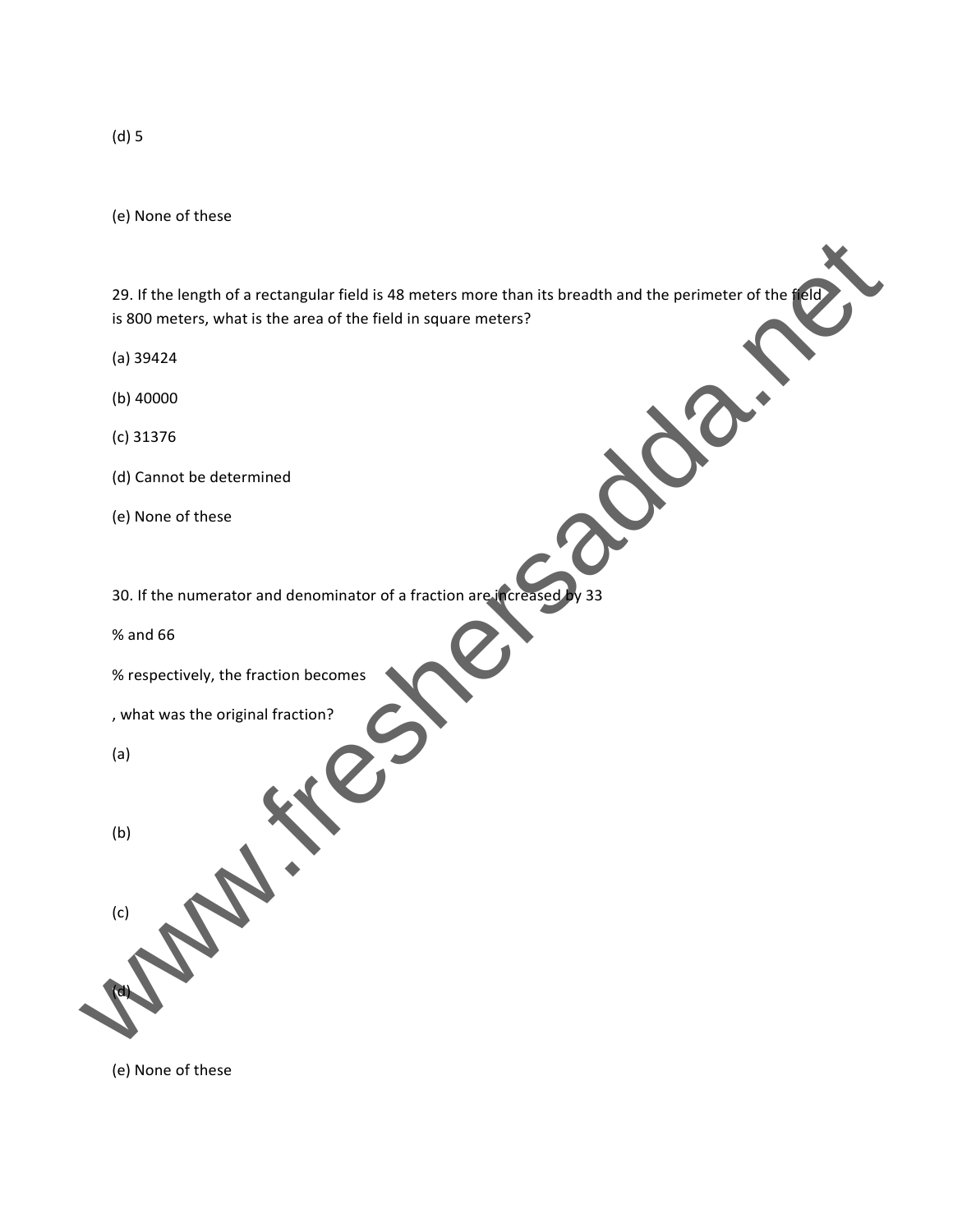31. In a class of 72 children, children are seated in rows and columns in such a way that the number of children in each row is 12.5% more than the number of children in each column. How many children are these in each row?

(a) 8

(b) 9

(c) 12

(d) 18

(e) None of these

32. In the following number series, only one number is wrong. Find out that wrong number.

1, 2, 2, 4, 8, 64, 256

(a) 4

(b) 8

(c) 64

(d) 256

(e) None of these

33. The perimeter of a square and a rectangle is the same. If the rectangle is 12 cms. by 10 cms., then by what percentage is the area of square more than that of the rectangle? (b) 9<br>
(d) 18<br>
(d) 18<br>
(e) None of these<br>
32. In the following number series, only one number is wrong. Find out the second<br>
1, 2, 2, 4, 8, 64, 256<br>
(b) 8<br>
(d) 18<br>
(d) 256<br>
(d) 256<br>
(d) 256<br>
(d) 256<br>
(d) 256<br>
(d) 256<br>
(d)

(a) 1

(b) 1

 $(c)$  1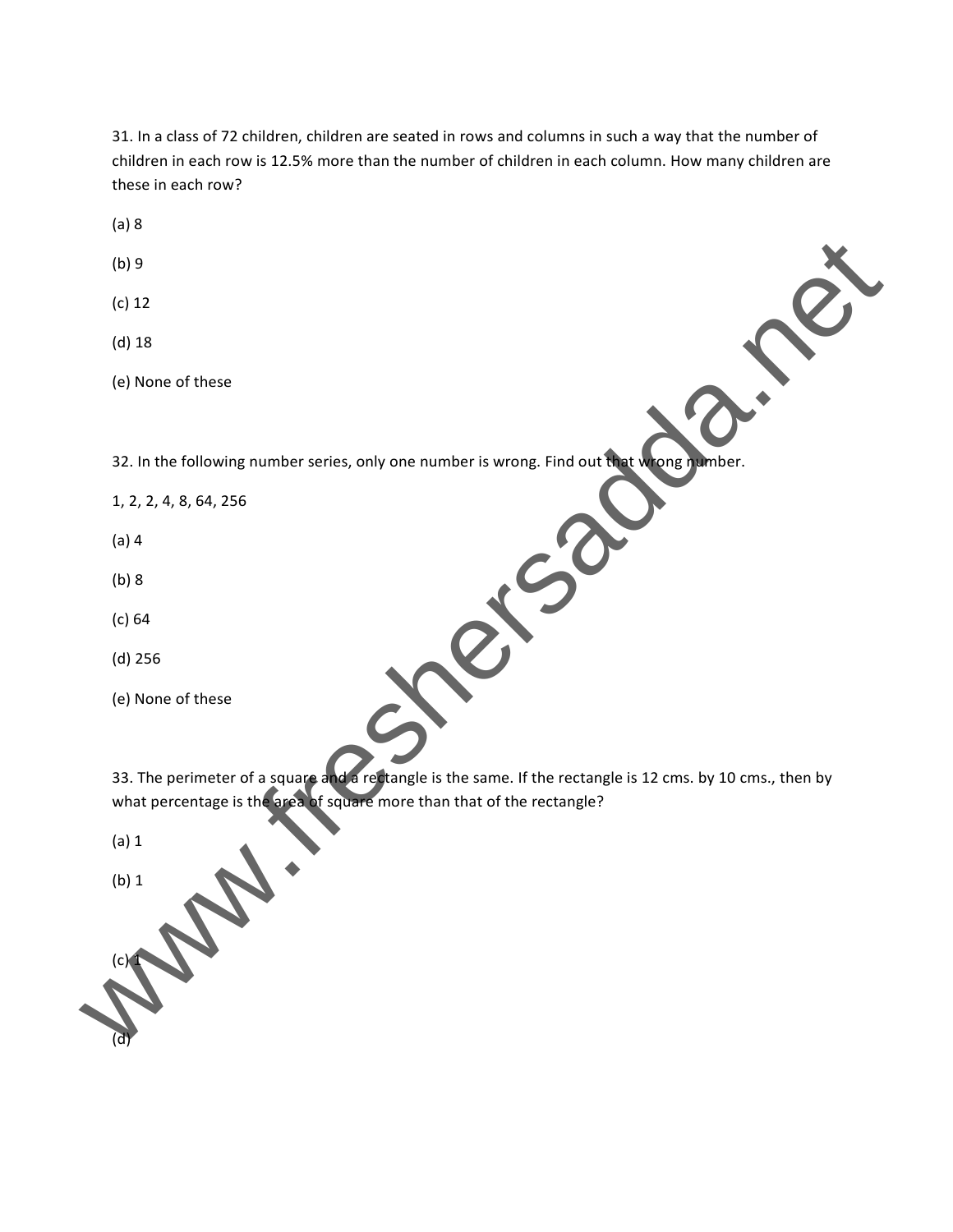34. What will be the compound interest earned on an amount of Rs. 8,000 @20% p.a. in two years?

- (a) Rs. 10,520
- (b) Rs. 11,240
- (c) Rs. 10,360
- (d) Rs. 11,080
- (e) None of these



35. Mr. Ahuja gave 30% of his money to his wife, half of the remaining to his daughter and the rest was to distributed among his five sons equally. If each son received Rs.14,000, what was the total amount he had? (c) Rs. 11,240<br>
(c) Rs. 11,080<br>
(d) Rs. 11,080<br>
(e) None of these<br>
35. Mr. Ahuja gave 30% of his money to his wife, half of the remaining **to** the first was<br>to distributed among his five sons equally. If each son received

- (a) Rs. 2, 00,000
- (b) Rs. 10,000
- (c) Rs. 1,75,000
- (d) Cannot be determined
- (e) None of these

36. If the following fractions are arranged in the ascending order of their values, which one will be the fourth from the top?

(a)

(b)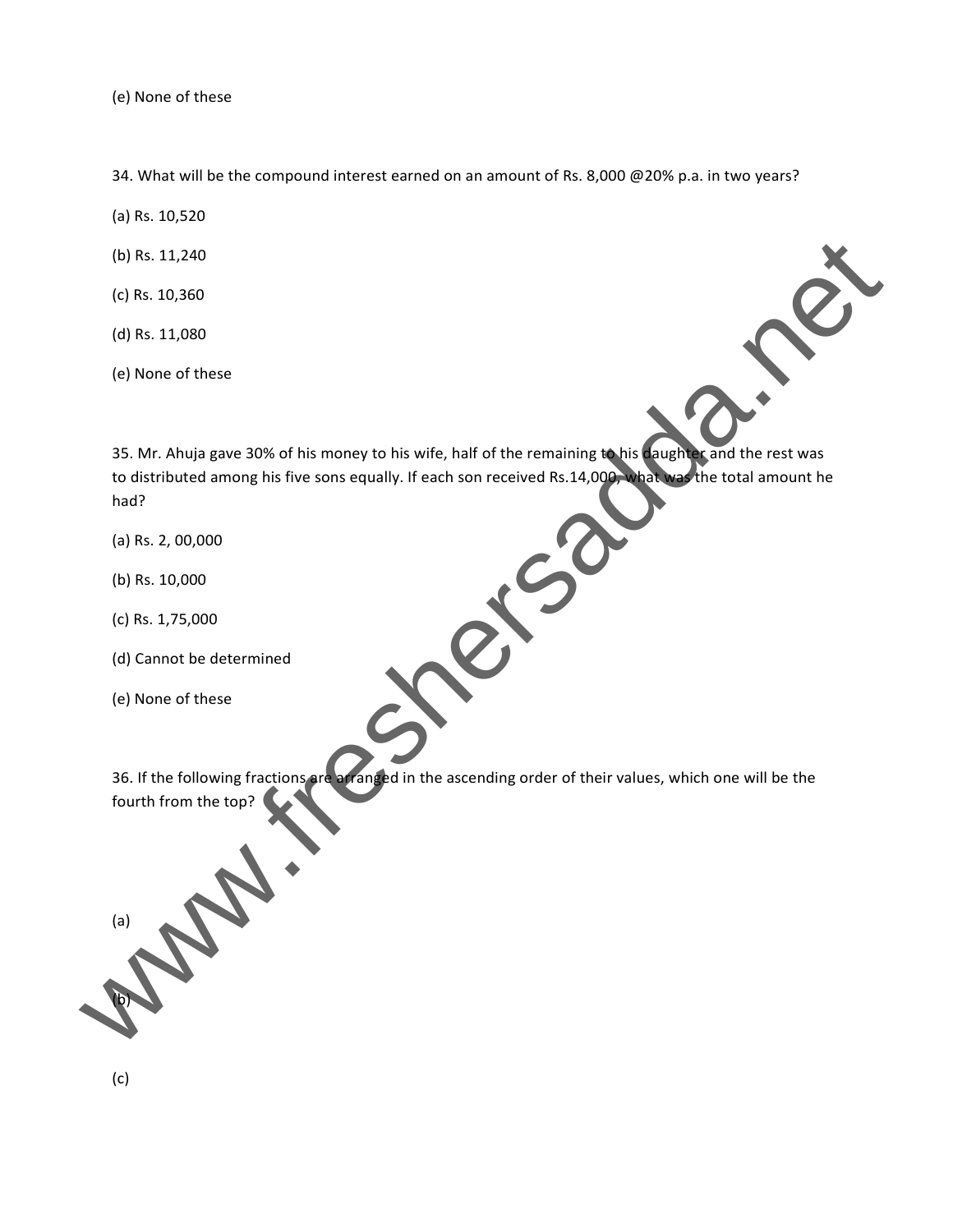(e)

37. How much time will a 270 meter long train running at a speed of 360 meters per second take to cross a platform of equal length?

- (a) 1.5 seconds
- (b) 1.2 seconds
- (c) 1.8 seconds
- (d) 2.1 seconds
- (e) None of these

38. First class train fare from Banglore to Hyderabad is Rs. 7,415 and Second class train fare for the same is Rs. 5,932. What is the ratio of Second class to First class fare? 37. How much time will a 270 meter long train running at a speed of 360 meters per second take to<br>cross a platform of equal length?<br>(b) 1.5 seconds<br>(c) 1.5 seconds<br>(c) 1.6 seconds<br>(c) 2.1 seconds<br>(c) 2.1 seconds<br>(c) 2.1 se

(a) 5 : 16

(b) 4 : 33

- (c) 4 : 5
- (d) 5 : 41
- (e) None of these

39. What will come in place of the question mark (?) in the following number series?

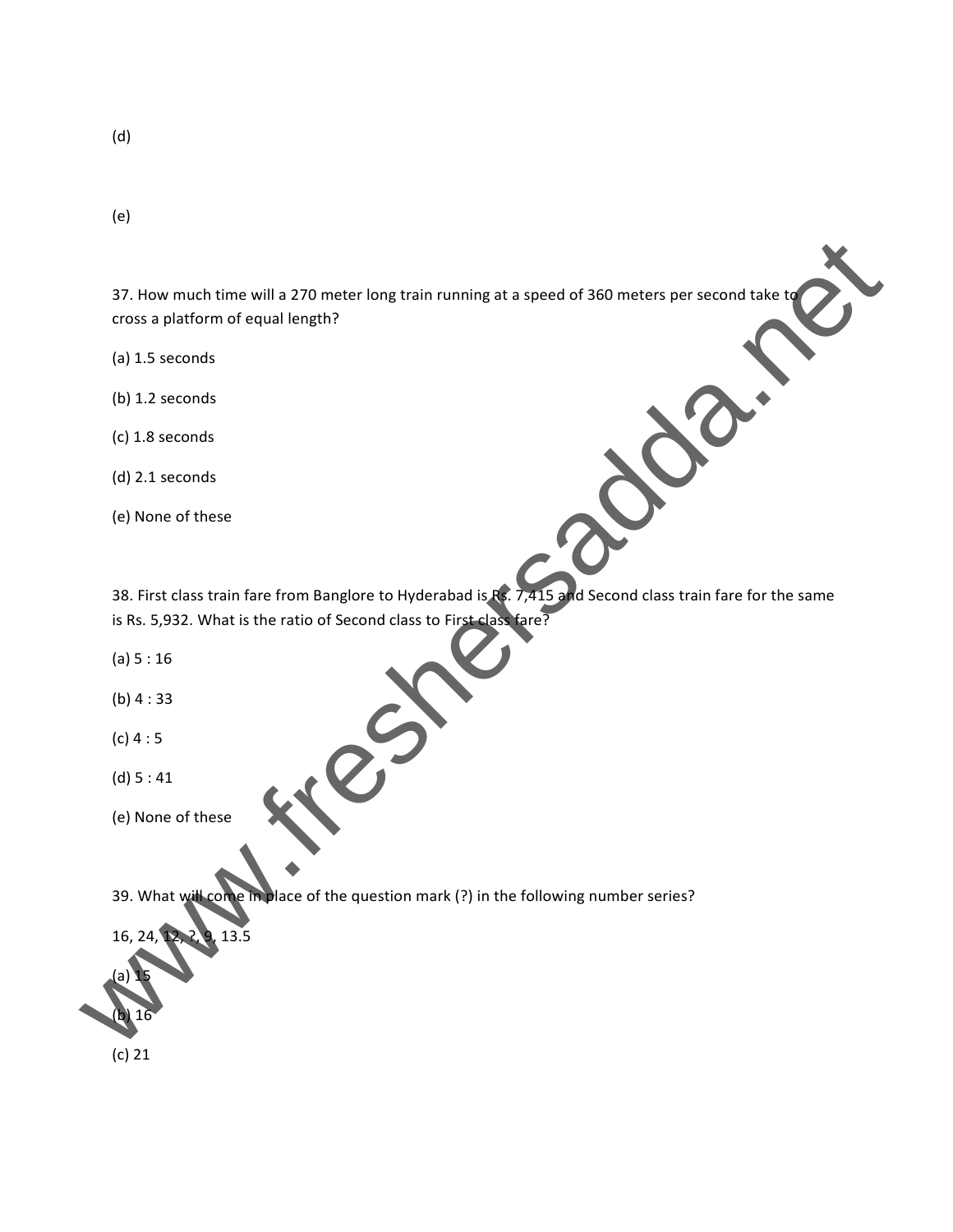(d) 18

(e) None of these

40. If the remainder obtained by subtracting a number from its own square is 4 times the number, what is the number?

(a) 4

- (b) 3
- (c) 6
- (d) 7
- (e) None of these

41. The sum of ages of members (children and their parents) of a family is 360 years. If the sum of the ages of the children in the family is 240 years, what is the ratio of the ages of the husband to the wife?

(a) 3 : 2

(b) 2 : 3

 $(c) 1 : 2$ 

- (d) Cannot be determined
- (e) None of these

42. When a person distributed sweets among a gathering of people, each person got 7 sweets and 14 sweets remained undistributed. If two more people had joined the gathering, no sweet would have remained undistributed. How many people had gathered? es the number?<br>
(a) 4<br>
(b) 3<br>
(c) None of these<br>
(d) 7<br>
(c) None of these<br>
41. The sum of ages of members (children and their parents) of a funger and strike sum of the ages of the children in the family is 240 years, whic

(a) 70

(b)

(c) 63

(d) Cannot be determined

(e) None of these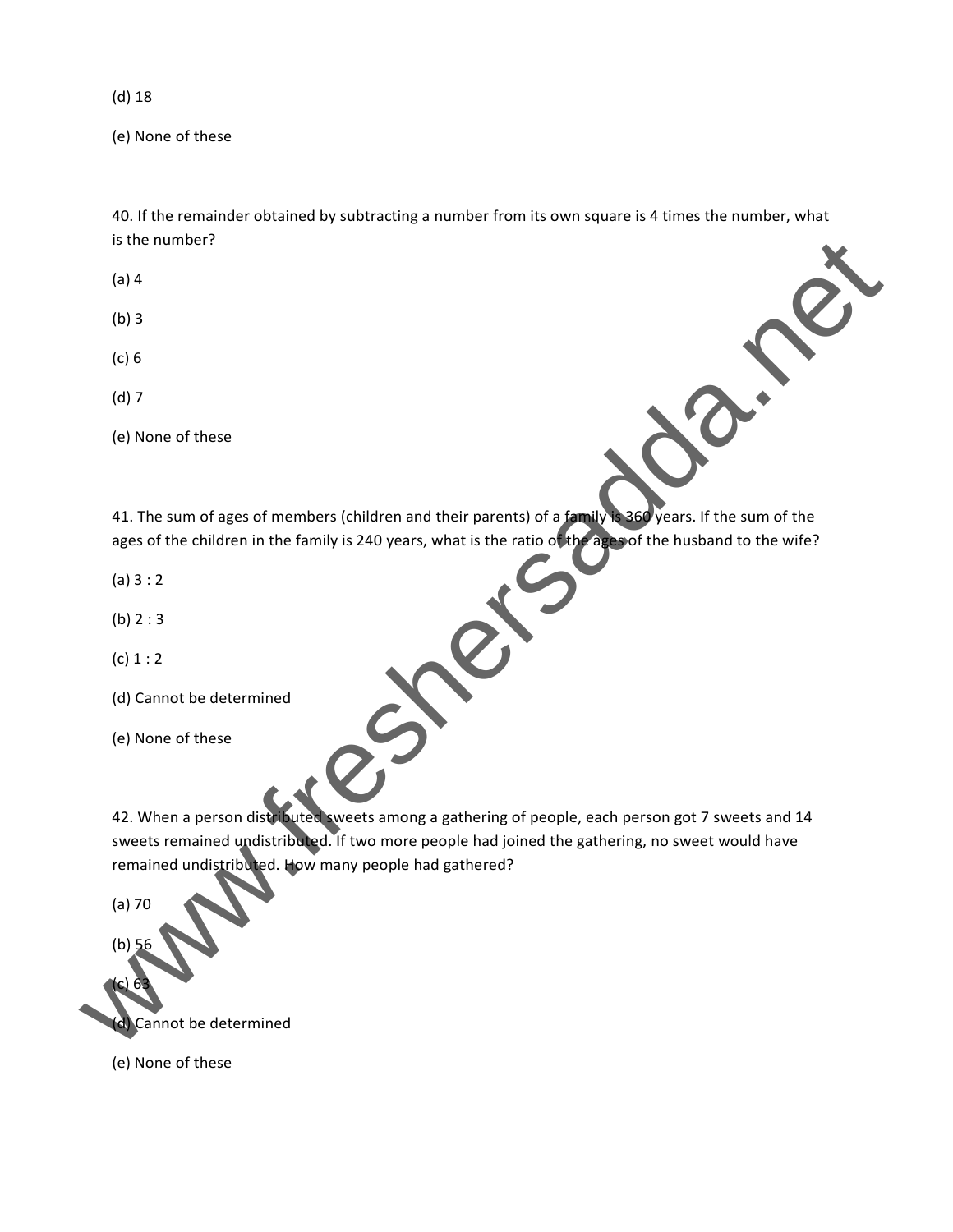| 43. If $4x + 6y = 32$ and $4x - 2y = 4$ , then what is the value of $8y$ ?                        |
|---------------------------------------------------------------------------------------------------|
| (a)36                                                                                             |
| (b)30                                                                                             |
| $(c)$ 24                                                                                          |
| $(d)$ 42                                                                                          |
| (e) None of these                                                                                 |
| 44. What approximate value will come in place of the question mark (?) in the following equation? |
| $239.99 \div 8.0001 \times 9.99 = ?$                                                              |
| (a) 240                                                                                           |
| $(b)$ 300                                                                                         |
| (c) 360                                                                                           |
| $(d)$ 480                                                                                         |
| (e) 420                                                                                           |
| 45. In the following number series only one humber is wrong. Find out that wrong number.          |
| 8, 13, 21, 32, 47, 63, 83                                                                         |
| $(a)$ 21                                                                                          |
| (b) 63                                                                                            |
| $(c)$ 32                                                                                          |
| $(d)$ 83                                                                                          |
| (e) 47                                                                                            |
| 46. What is the circumference in centimeters of a circle whose are is 49                          |
| square centimeters?                                                                               |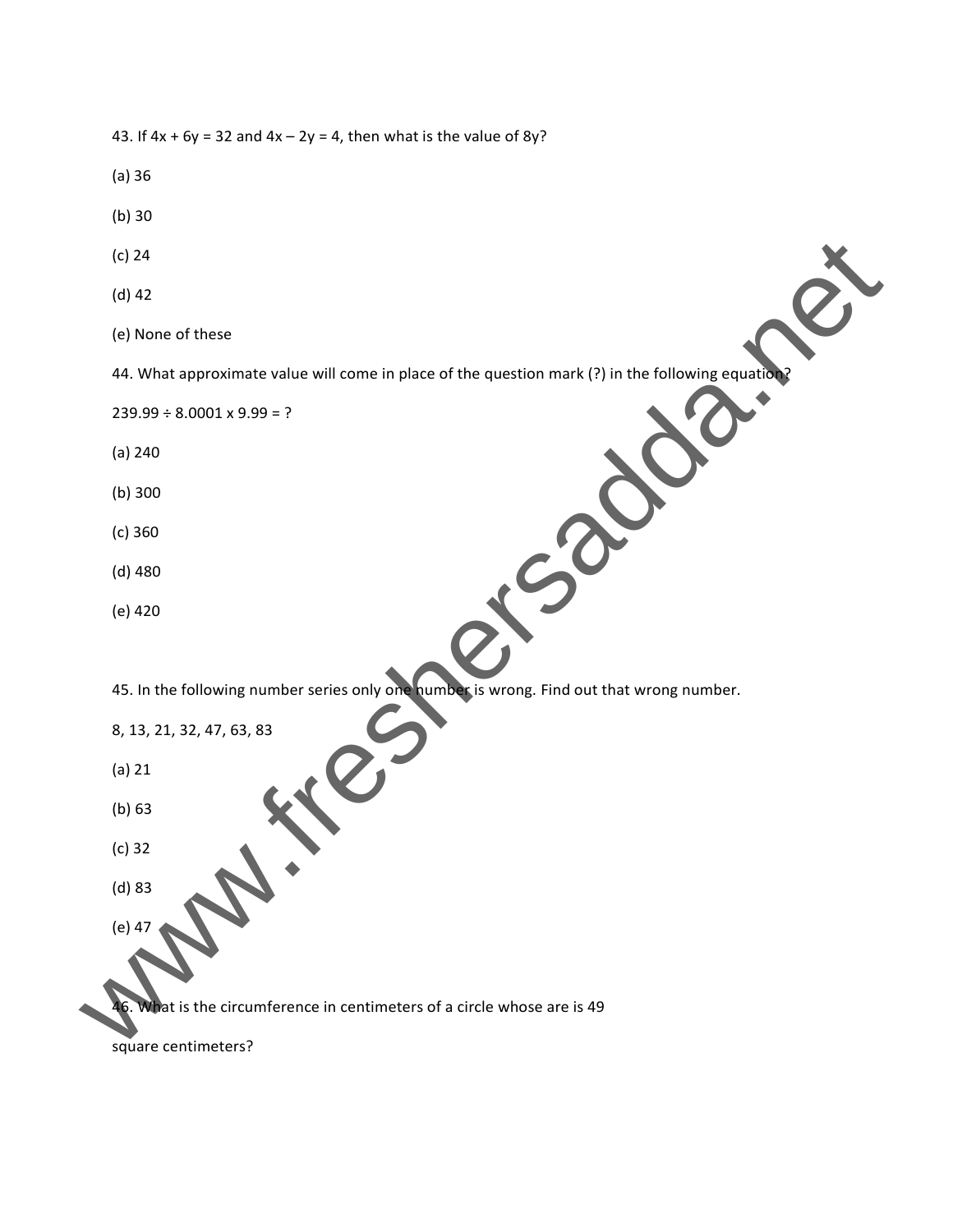(a) 28

(b) 14

(c) 7

(d) 21

(e) None of these

47. The average of eight numbers taken together is 12. Two of these numbers are 0 and the remaining numbers are equal. What is the value of the non‐zero number?

(a) 16

(b) 12

(c) 6

(d) 18

(e) None of these

48. A Compact Disc Player when sold for Rs. 13,600, incurred a loss of 15%. At what price should it have been be sold to make a profit of 35% on the cost? (e) 22<br>
(e) None of these<br>
47. The average of eight numbers taken together is 12. Two of these on **control of the remaining**<br>
mumbers are equal. What is the value of the non-zero number?<br>
(e) 12<br>
(e) 13<br>
(e) 13<br>
(e) 13<br>
(e

(a) Rs. 5,600

(b) Rs. 21,60

(c) Rs. 20,400

(d) Rs. 4,800